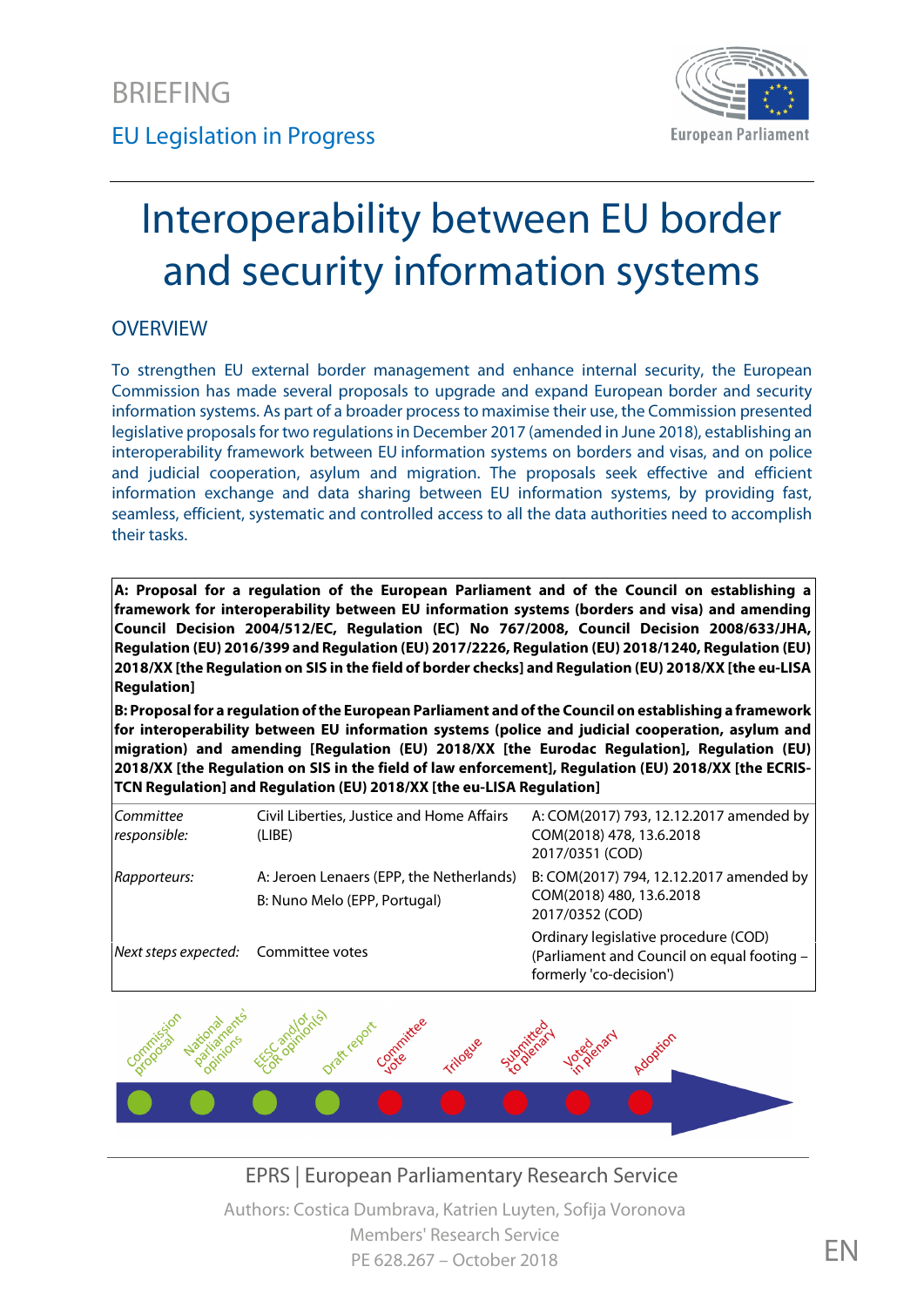## Introduction

As emphasised in the 2015 European agendas on [migration](http://eur-lex.europa.eu/legal-content/EN/TXT/?uri=CELEX%3A52015DC0240) and [security,](http://eur-lex.europa.eu/legal-content/EN/TXT/?uri=CELEX:52015DC0185) addressing current EU migration and security challenges means strengthening the management of external borders, including by making better use of the opportunities information systems and technologies (IT) offer. Both the [Parliament](http://www.europarl.europa.eu/sides/getDoc.do?pubRef=-//EP//TEXT+TA+P8-TA-2016-0312+0+DOC+XML+V0//EN) and [Council](http://www.consilium.europa.eu/media/23985/22-23-euco-final-conclusions.pdf) have expressed the need to make better use of the European information systems in the fields of borders and security, and have called on the Commission to put forward proposals to improve these systems, not least by making them more interoperable. The joint [declaration](https://ec.europa.eu/commission/sites/beta-political/files/joint-declaration-eu-legislative-priorities-2018-19_en.pdf) on the EU's legislative priorities for 2018-2019 identified enhancing EU information system interoperability as a key priority.

In its [2018 work programme](https://ec.europa.eu/info/publications/2018-commission-work-programme-key-documents_en), the Commission stated: 'we will reinforce our efforts to make the European Union a safer society, in full compliance with fundamental rights, with a proposal on the interoperability of information systems'. In its seventh [report](http://eur-lex.europa.eu/legal-content/EN/TXT/?uri=CELEX:52017DC0261) on progress towards an effective and genuine security union, of May 2017, the Commission stated that improving interoperability between information systems constituted a key dimension of its new approach to the management of data for border management and security.

To improve EU information systems in the area of borders and security, and to cover the existing information gaps, the Commission put forward a number of legislative proposals with regard to:

- extending the European Criminal Records Information Syst[em \(EC](http://www.europarl.europa.eu/oeil/popups/ficheprocedure.do?reference=2016/0002(COD)&l=en)RIS) to include third country nationals and to create a centralised **[ECRIS-TCN](http://www.europarl.europa.eu/oeil/popups/ficheprocedure.do?reference=2017/0144(COD)&l=EN)** database (ongoing negotiations);
- establishing the entry/exit sy[stem \(](http://www.europarl.europa.eu/oeil/popups/ficheprocedure.do?reference=2016/0106%28COD%29&l=en)EES) providing for the interconnection between the EES and the visa information system (VIS) (EES Regulation adopted in November 2017);
- reviewing the [Euro](http://www.europarl.europa.eu/oeil/popups/ficheprocedure.do?reference=2016/0132%28COD%29&l=en)dac Regulation for fingerprinting migrants to facilitate returns and help tackle irregular migration (provisional agreement between the Parliament and the Council reached on 19 June 2018);
- developing the European travel information and authorisation syste[m \(ET](http://www.europarl.europa.eu/oeil/popups/ficheprocedure.do?lang=en&reference=2016/0357A(COD))IAS) (Regulations – including the necessary amendments to the [Europol Regulation](http://www.europarl.europa.eu/oeil/popups/ficheprocedure.do?lang=en&reference=2016/0357B(COD)) – adopted in September 2018);
- extending the use of the Schengen information syst[em \(S](http://www.europarl.europa.eu/oeil/search/search.do?searchTab=y&searchType=0&text=SIS&snippet=true&noHeader=false&:committeeResponsible_sid=565016&:year=2016&:EVPLETypeText_id=544001&:parliamentaryTerm=8th+term+2014+-+2019&lang=en&dismax=y)IS II) (European Parliament first reading vote, following agreement on the text in trilogue, planned for October 2018);
- extending the mandate of the European Agency for the operational management of large-scale IT systems in the area of freedom, security and justice [\(eu-LISA](http://www.europarl.europa.eu/oeil/popups/ficheprocedure.do?lang=&reference=2017/0145(COD))) (agreed text adopted at first reading by the European Parliament in July 2018).

In December 2017, the Commission announced an interoperability package, including a [proposal](http://www.europarl.europa.eu/oeil/popups/ficheprocedure.do?reference=2017/0351(COD)&l=en) on establishing a framework for interoperability between EU information systems on borders and visa and a second [proposal](http://www.europarl.europa.eu/oeil/popups/ficheprocedure.do?reference=2017/0352(COD)&l=en) on establishing a framework for interoperability between EU information systems on police and judicial cooperation, asylum and migration. The two proposals have many provisions in common but had to be kept separate, owing to the differing legal bases for cooperation in each field.<sup>1</sup> As stated in the proposals, the Commission aims to achieve interoperability by the end of 2023. To align the future regulations with the recently adopted or agreed legal instruments (namely, ETIAS, SIS II and eu-LISA) and the [provisional text](http://data.consilium.europa.eu/doc/document/ST-9751-2018-INIT/en/pdf) of ECRIS-TCN, two amending proposals were published by the Commission (one for each of the initial proposals) in June 2018. The new proposals do not include amendments relating to Eurodac, as its current architecture is not suitable for interoperability.

'Interoperability is the ability of information systems to exchange data and enable sharing of information. It improves the efficiency and effectiveness of Europe-wide information-sharing tools, by ensuring the technical processes, standards and tools that allow EU information systems to work better together'.<sup>2</sup>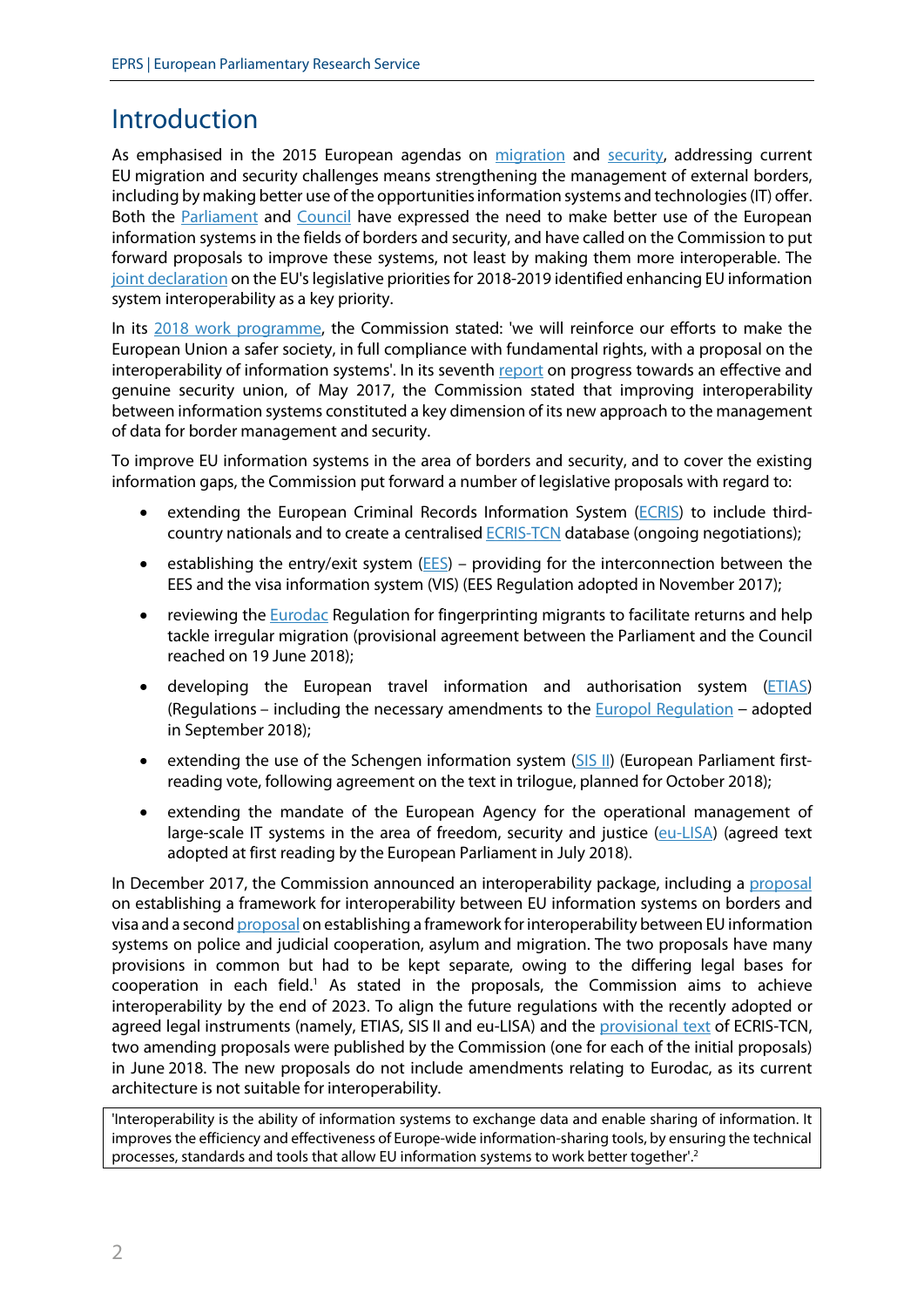# Existing situation

In its [communication](http://eur-lex.europa.eu/legal-content/EN/TXT/?uri=CELEX:52016DC0205) on stronger and smarter information systems for borders and security, of 6 April 2016, the Commission identified a series of key shortcomings in the existing information systems in the area of borders and security: partial utilisation of the existing information systems; suboptimal functionalities and technical limitations; gaps in the EU informational architecture; a complex legal and policy landscape; overall fragmentation of EU data management architecture and limited interoperability between information systems. On the same occasion, the Commission announced that it would start working, together with eu-LISA, towards establishing a single-search interface allowing simultaneous searches in all relevant systems without changing access rights.

The [impact assessment](http://eur-lex.europa.eu/legal-content/EN/TXT/?qid=1513605842253&uri=CELEX:52017SC0473) accompanying the interoperability proposals identified two major problems relating to: (1) the type and quality of information provided by the EU information systems, which is not always complete, accurate and reliable and thus makes it difficult to detect multiple identities and to combat identity fraud; and (2) the legal and technical barriers to end-users accessing the systems, meaning that some authorities do not have fast and systematic access to all the information they need in order to perform their tasks.

The study identified four drivers of these problems: (1) inadequate organisation of access to information systems; (2) an imbalance between law enforcement access safeguards and operational needs; (3) restrictive interpretation of the purpose of border management systems; and (4) repeat and separate storage of personal data in different systems.

# Parliament's starting position

The European Parliament has repeatedly called for more efficient and effective use of information systems for borders and security, provided that appropriate safeguards on data protection and privacy are maintained.

In its [resolution](http://www.europarl.europa.eu/sides/getDoc.do?type=TA&reference=P8-TA-2014-0102&language=EN) of 17 December 2014 on renewing the EU's internal security strategy, the Parliament urged Member States to make better use of valuable existing instruments, including through 'more expeditious and efficient sharing of relevant data and information, subject to the appropriate data protection and privacy safeguards'.

In its[resolution](http://www.europarl.europa.eu/sides/getDoc.do?pubRef=-//EP//TEXT+TA+P8-TA-2015-0032+0+DOC+XML+V0//EN) of 11 February 2015 on anti-terrorism measures, the Parliament expressed 'the need to improve, intensify and accelerate global law enforcement information sharing', adding that 'all data collection and sharing, including by EU agencies such as Europol, should be compliant with EU and national law and based on a coherent data protection framework'.

In its [resolution](http://www.europarl.europa.eu/sides/getDoc.do?pubRef=-//EP//TEXT+TA+P8-TA-2016-0312+0+DOC+XML+V0//EN) of 6 July 2016 on the strategic priorities for the Commission work programme 2017, the Parliament called on the Commission to present 'proposals to improve and develop existing information systems, address information gaps and move towards interoperability' accompanied by necessary data protection safeguards.

In July 2017, the Parliament established a special committee on terrorism [\(TERR](http://www.europarl.europa.eu/committees/en/terr/home.html)) to work inter alia on 'addressing the deficiencies and gaps in cooperation and information exchange between national law enforcement authorities, as well as the interoperability of European information sharing databases'.

# Council and European Council starting position

In its [strategic guidelines for freedom, security, and justice](http://www.consilium.europa.eu/en/policies/strategic-guidelines-jha/) of June 2014, the **European Council** called for the link between the EU's internal and external policies to be improved by 'intensifying operational cooperation while using the potential of information and communication technologies' innovations, enhancing the role of the different EU agencies and ensuring the strategic use of EU funds'. In its [conclusions](http://www.consilium.europa.eu/media/21929/15-euco-conclusions-final.pdf) of 15 December 2016, the European Council called for 'continued delivery on the interoperability of information systems and databases'. The European Council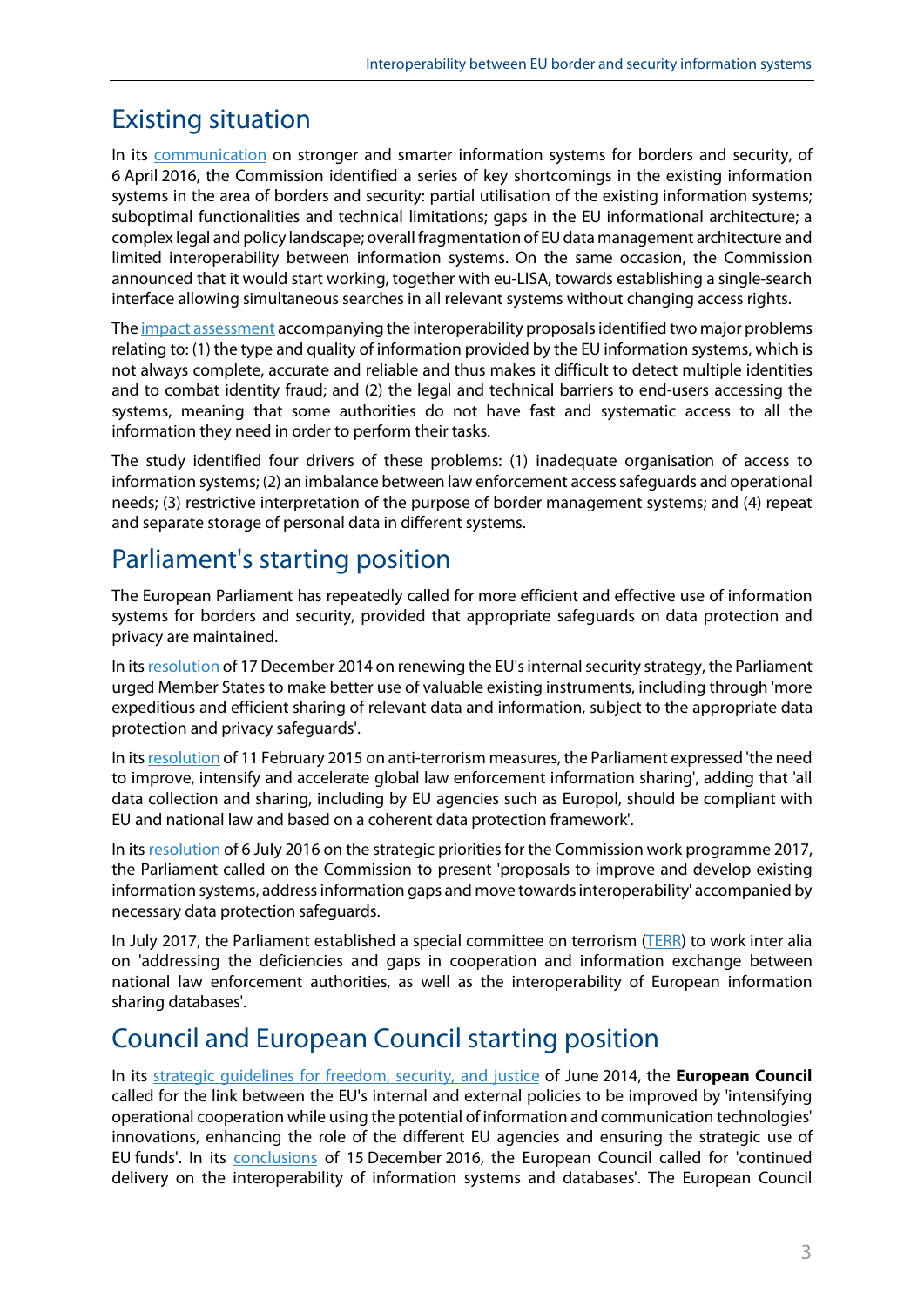[conclusions](http://www.consilium.europa.eu/media/23985/22-23-euco-final-conclusions.pdf) of 22-23 June 2017 emphasised that 'swift and targeted exchanges of information between law enforcement authorities' and improved interoperability between databases are essential for enhancing internal security and invited the Commission to prepare draft legislation on interoperability as soon as possible.

In its [conclusions](http://data.consilium.europa.eu/doc/document/ST-9798-2015-INIT/en/pdf) on the renewed European Union internal security strategy of 10 June 2015, the **Council** called for action to improve 'information exchange and accessibility, especially by ensuring the interoperability of different information systems'. In June 2016, the Council put forward a [roadmap](http://data.consilium.europa.eu/doc/document/ST-9368-2016-REV-1/en/pdf) to enhance information exchange and information management, including interoperability solutions in the area of justice and home affairs. The roadmap emphasised the need to fully implement and use the existing information exchange instruments and to ensure the effective interconnectivity of European initiatives with national processes. It envisaged an enhanced role for eu-LISA, in particular in developing a central monitoring capacity for data quality, pursuing interoperability solutions, and ensuring compliance with data protection and data security standards.

## Preparation of the proposals

Increasing the interoperability of information systemsfor borders and security was highlighted as a priority measure in the [European agenda on security](http://eur-lex.europa.eu/legal-content/EN/TXT/?uri=CELEX:52015DC0185). The Commission [communication](http://eur-lex.europa.eu/legal-content/EN/TXT/?uri=CELEX:52016DC0205) on stronger and smarter information systems for borders and security of 6 April 2016, identified a number of key shortcomings of EU's information systems and explored ways that existing and future information systems could enhance external border management and internal security.

In June 2016, the Commission established a High-Level Expert Group on Information Systems and Interoperability [\(HLEG](http://ec.europa.eu/transparency/regexpert/index.cfm?do=groupDetail.groupDetail&groupID=3435)) to address the legal, technical and operational challenges posed by different interoperability options. In its [final report](http://ec.europa.eu/transparency/regexpert/index.cfm?do=groupDetail.groupDetailDoc&id=32600&no=1) of May 2017, the HLEG recommended focusing on three interoperability solutions: (1) a European search portal; (2) a shared biometric matching service; and (3) a common identity repository.

In its May 2017 seventh progress [report](http://eur-lex.europa.eu/legal-content/EN/TXT/?uri=CELEX:52017DC0261) towards an effective and genuine security union, the Commission set out a new approach to the management of data for borders and security. This approach is built on three pillars: maximising the benefits of existing information systems by making full use of these systems; developing new systems and complementary actions to address gaps in the EU's data management structure; and improving the interoperability of information systems.

In June 2017, the Commission presented a [proposal](http://www.europarl.europa.eu/oeil/popups/ficheprocedure.do?lang=&reference=2017/0145(COD)) to revise the eu-LISA mandate. The proposal aims to expand the agency's mandate to enable it to secure the centralised operational management of existing and future information systems and to develop technical meansto achieve interoperability between these systems.

In July 2017, the Commission launched an *[inception impact assessment](http://ec.europa.eu/info/law/better-regulation/initiatives/ares-2017-3765711_en)* on interoperability, seeking to inform and receive feedback from stakeholders and citizens. A [public consultation](https://ec.europa.eu/home-affairs/content/consultation-interoperability-eu-information-systems-borders-and-security_en) on the Commission's proposed approach gathered 18 [responses](https://eur-lex.europa.eu/resource.html?uri=cellar:ea64e93b-e01b-11e7-9749-01aa75ed71a1.0001.02/DOC_1&format=PDF). The interoperability proposals, presented in December 2017, were accompanied by an [impact assessment](https://eur-lex.europa.eu/legal-content/EN/TXT/?uri=SWD:2017:0473:FIN) study and three feasibility studies on the issues of the **[European search portal](https://eur-lex.europa.eu/resource.html?uri=cellar:ea64e93b-e01b-11e7-9749-01aa75ed71a1.0001.02/DOC_1&format=PDF)**, the shared **biometric matching service**, and the [common identity repository](https://publications.europa.eu/en/publication-detail/-/publication/11755aae-0c84-11e8-966a-01aa75ed71a1/language-en). The Commission also organised a series of stakeholder workshops with representatives of Member States and Schengen associated countries, the EU counter-terrorism coordinator, the European Data Protection Supervisor (EDPS), relevant EU agencies, the General Secretariat of the Council and the secretariat and advisors to the LIBE Committee, as well as various Commission departments. A tripartite technical meeting between the Commission, the Parliament and the Council was held in November 2017. EPRS completed an [initial appraisal](http://www.europarl.europa.eu/RegData/etudes/BRIE/2018/615649/EPRS_BRI(2018)615649_EN.pdf) of the Commission's impact assessment in February 2018.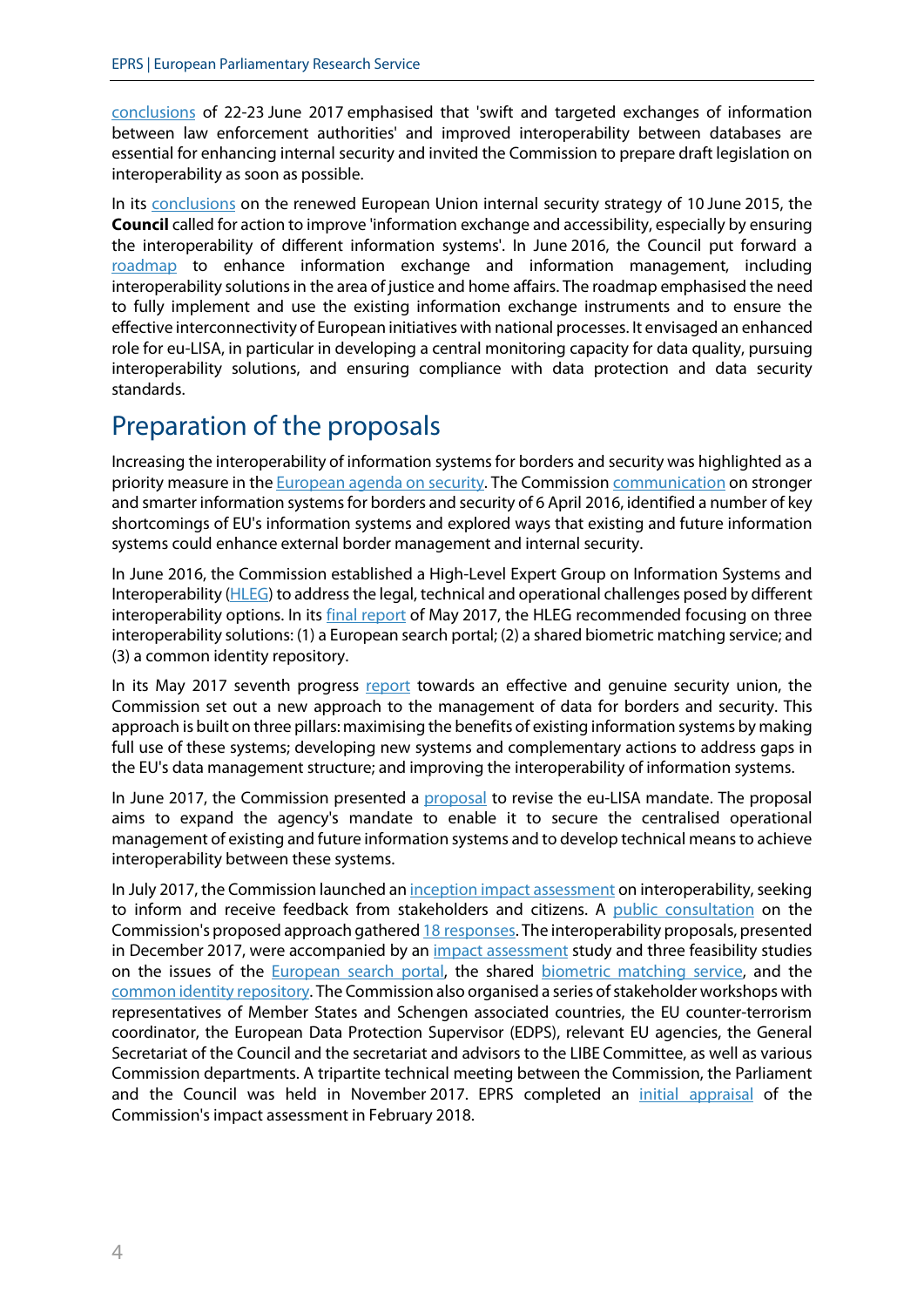

# The changes the proposals would bring

The two interoperability proposals concern the three existing centralised EU information systems for borders and security [\(SIS,](https://ec.europa.eu/home-affairs/what-we-do/policies/borders-and-visas/schengen-information-system_en) [VIS](https://ec.europa.eu/home-affairs/what-we-do/policies/borders-and-visas/visa-information-system_en), and [Eurodac](https://ec.europa.eu/home-affairs/what-we-do/policies/asylum/identification-of-applicants_en)), and other centralised systems that have been proposed or are under development (the [EES](http://eur-lex.europa.eu/legal-content/EN/TXT/?uri=CELEX:32017R2226), [ETIAS](https://eur-lex.europa.eu/legal-content/EN/TXT/PDF/?uri=OJ:L:2018:236:FULL&from=EN), and [ECRIS-TCN](https://eur-lex.europa.eu/legal-content/EN/TXT/?uri=COM:2017:0344:FIN)). They also concern Interpol's stolen and lost travel document [\(SLTD](https://www.interpol.int/INTERPOL-expertise/Border-management/SLTD-Database)) database, Interpol's travel documents associated with notices [\(TDAWN](https://www.interpol.int/INTERPOL-expertise/Databases)) database and [Europol](https://www.europol.europa.eu/activities-services/services-support/information-exchange/europol-information-system) data, as far as the latter are relevant for the functioning of the proposed ETIAS. The scope of the [proposal](http://www.europarl.europa.eu/oeil/popups/ficheprocedure.do?reference=2017/0351(COD)&l=en) on establishing a framework for interoperability between EU information systems for borders and visa is limited to VIS, SIS, the new EES and the future ETIAS, whereas the [proposal](http://www.europarl.europa.eu/oeil/popups/ficheprocedure.do?reference=2017/0352(COD)&l=en) on police and judicial cooperation, asylum and migration applies to Eurodac, SIS and the proposed ECRIS-TCN, as well as to Europol data.

The proposalsintroduce new elements to make more intelligent and targeted use of the information available in the existing and future systems, which will allow the relevant authorities to carry out effective checks, detect multiple identities and counter identity fraud. The Commission has proposed four technical components to achieve interoperability (see figure 1):

- a **European search portal (ESP)** that would allow simultaneous searches of all relevant information systems to obtain the results of all checks on a single computer screen; the portal would not store or process any new data and would not change users' access rights;
- a **shared biometric matching service (BMS)** that would enable the querying and comparison of biometric data (fingerprints and facial images) from several central systems, in particular, SIS, Eurodac, VIS, the new EES and the proposed ECRIS-TCN;
- a **common identity repository (CIR)** that would store basic biographical (such as names and dates of birth) and biometric information on third-country nationals recorded in Eurodac, VIS, the EES, ETIAS and the proposed ECRIS-TCN, to enable effective identity checks of these persons on the territory of a Member State;
- a **multiple-identity detector (MID)** that would enable the correct identification of persons and the discovery of identity fraud and multiple identities; it would cover the systems that store data in the common identity repository, as well as SIS.

The proposals define a **two-step approach** to granting law enforcement authorities access to the information systems that have only a secondary law enforcement objective (the EES, VIS, ETIAS and Eurodac), linked to searches related to preventing, investigating, detecting or prosecuting serious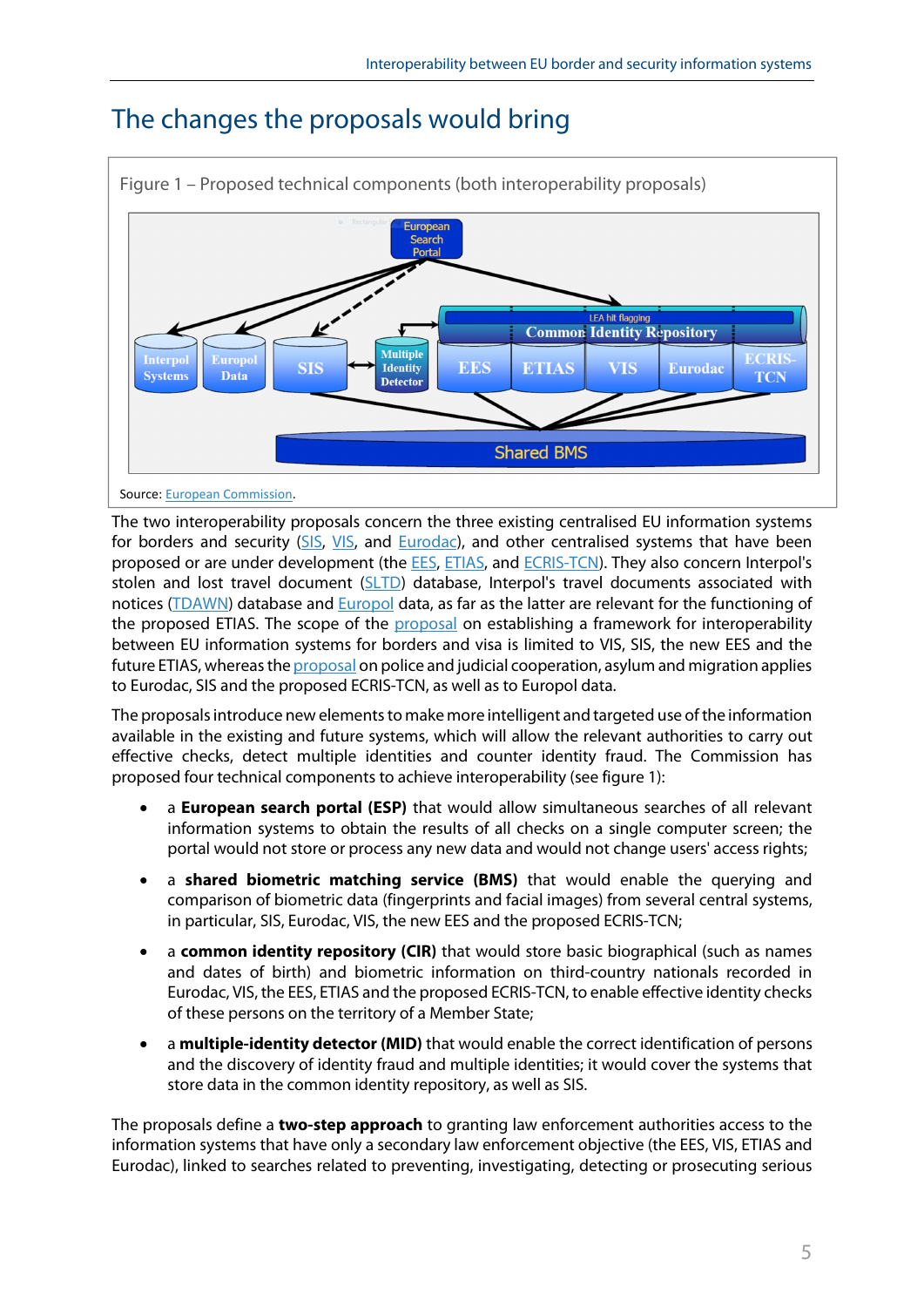crime or terrorism. Initially, searches would be carried out on a 'hit/no hit' basis. Subsequently, if a 'hit' were generated, law enforcement authorities would be able to request access to the information needed, in line with the respective rules and safeguards.

The proposals also provide for the establishment of a central repository for reporting and statistics, to enable the creation and sharing of reports with anonymous statistical data. Moreover, the proposals include provisions for the development of a universal message format (UMF) as an EU standard for structured, cross-border information exchange between information systems, authorities and/or organisations in the field of justice and home affairs. Such a standard would guarantee easier integration and interoperability with systems, in particular for Member States needing to build interfaces to communicate with these new systems. The proposals furthermore introduce the concepts of automated data quality control mechanisms and common quality indicators, and the need for Member States to ensure the highest level of data quality when feeding and using the systems.

With regard to fundamental rights, the proposals state that 'the proposed interoperability solutions are complementary components to existing systems' and 'as such, they do not alter the balance already ensured by each of the existing central systems as regards their positive impact on fundamental rights'. The Commission acknowledges that interoperability has the potential to have an 'indirect impact on a number of fundamental rights', such as on the right to respect for private life, the right to dignity and the right to the protection of personal data. However, it also highlights several positive impacts on fundamental rights, such as on preventing identity confusion, detecting missing children, and supporting the implementation of the right to asylum. The proposals are also 'based on the principles of data protection by design and by default' and include 'provisions limiting data processing to what is necessary forthe specific purpose' and granting data access only to those entities that 'need to know'.

## Budget

On the assumption that the co-legislators will adopt the legal framework by the end of 2018, the development period for the different interoperability components would run from 2019 to 2023 inclusive, followed by full-scale operations. In the [financial statement](http://www.europarl.europa.eu/RegData/docs_autres_institutions/commission_europeenne/com/2018/0480/COM_COM(2018)0480_EN.pdf) attached to the revised proposals from June 2018, the Commission estimates the financial impact of the initiative over the 2019-2027 period. The total budget required amounts to €461 million over nine years and covers the following costs:

- €261.3 million for eu-LISA;
- €136.3 million for Member States;
- $\leftarrow$   $\leftarrow$  48.9 million for Europol;
- €4.8 million for the European Border and Coast Guard Agency (Frontex);
- $\bullet$   $\in$  2 million for the European Union Agency for Law Enforcement Training (CEPOL);
- €7.7 million for the European Commission's Directorate-General for Migration and Home Affairs (DG HOME).

## Advisory committees

The European Economic and Social Committee (EESC) adopted its [opinion](https://eur-lex.europa.eu/legal-content/EN/TXT/?uri=CELEX:52018AE0446) on the two proposals on [23 May 2018](https://www.eesc.europa.eu/en/our-work/opinions-information-reports/opinions/interoperability-package). The EESC considers interoperability between EU information systems for borders and visas and for police and judicial cooperation, asylum and migration to be 'a strategic objective for the EU'. The Committee, however, fears that the proposed measures do not fully safeguard the fundamental and data protection rights of the people concerned, and that they might create new barriers to the normal flow of passengers and freights. It therefore calls for the procedures and guarantees regarding the use of data for law enforcement purposes to provide for the application of the EU General Data Protection Regulation (GDPR), recommends more training opportunities for supervisory authorities throughout the EU and pleads for an annual reporting exercise on the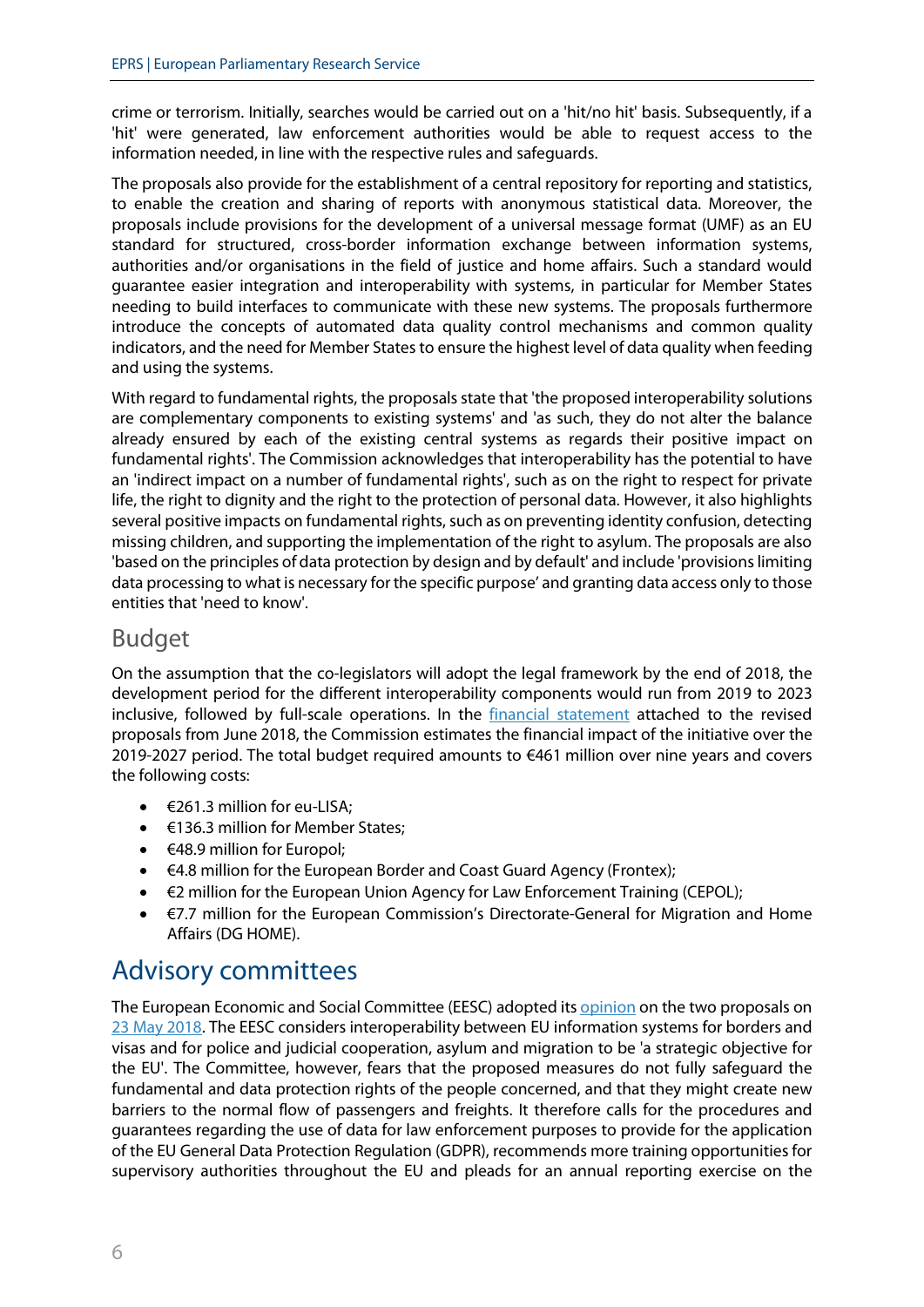security of the interoperability components and a biannual reporting exercise on the impact of the measures on fundamental rights. The EESC also expressed concerns about the funding for the new system and recommends a follow-up to the planning in order to ensure budget compliance. Should abuse of the system threaten freedom and fundamental rights, the Committee considers that the possibility to halt the project should be included. The European [Committee of the Regions](https://webapi.cor.europa.eu/documentsanonymous/cor-2018-01710-00-00-tcd-ref-en.docx) decided not to adopt an opinion on the proposals.

# National parliaments

The deadline for the submission of reasoned opinions on the grounds of subsidiarity was set for 16 April 2018 for the initial proposals on [borders](http://www.ipex.eu/IPEXL-WEB/dossier/document/COM20170793.do) and on [law enforcement and migration](http://www.ipex.eu/IPEXL-WEB/dossier/document/COM20170794.do) respectively. In the first period, no Member State expressed concerns regarding the subsidiarity principle. [Contributions](http://www.connefof.europarl.europa.eu/connefof/app/exp/COM(2017)0793) to both proposals were received from the Portuguese Parliament, the Spanish Congress of Deputies, the Romanian Senate and the Czech Republic's Senate and Chamber of Deputies. The latter recalled the importance of reaching a balance between the effectiveness of the system and the level of personal data protection, whereas the Czech Senate called for effective financial planning and spending during the implementation period, as well as for sufficient time to be allowed for the adaptation of national systems. Following the publication of amended proposals in June 2018, a new deadline was fixed for 12 October 2018.

# Stakeholders' views<sup>3</sup>

In its statement [annexed](http://ec.europa.eu/transparency/regexpert/index.cfm?do=groupDetail.groupDetailDoc&id=32600&no=1) to the HLEG's final report on information systems and interoperability, the **European Data Protection Supervisor** [\(EDPS](https://edps.europa.eu/)) maintained that it 'is not in a position to endorse all the conclusions referred to by the high-level expert group in its final report' because 'full compliance with data protection requirements can ... only be assessed having a comprehensive and further detailed picture of the measures and solutions envisaged by the group'. The EDPS endorsed the idea of establishing a central single search interface 'as long as this solution fully complies with purpose limitation and access rights', but warned that 'a common (and centralised) identity repository raised serious issues in terms of data protection'. In its [reflection paper](https://edps.europa.eu/sites/edp/files/publication/17-11-16_opinion_interoperability_en.pdf) on the interoperability of information systems, presented in November 2017, the EDPS stated that as 'introducing interoperability is likely to imply new (or changed) personal data processing, such changes would require a clear basis in legislation in full compliance with the EU Charter of Fundamental Rights' and that any 'new or modified data processing would need to be clearly defined in the relevant legal instrument and be equally necessary and proportionate in relation to its clearly stated objectives'. In its **[opinion](https://edps.europa.eu/sites/edp/files/publication/2018-04-16_interoperability_opinion_en.pdf)** of 16 April 2018, the EDPS added that the decision to make large scale IT systems interoperable 'is not primarily a technical choice' but 'a political choice' that would mark 'a point of no return'. The proposals would namely 'introduce new possibilities to access and use the data stored in the various systems in order to combat identity fraud, facilitate identity checks, as well as streamline access to non-law information systems<sup>4</sup> by law enforcement authorities'. They would also create a new centralised database, with a risk to harm 'a potentially very large number of individuals' in case of a data breach. According to the EDPS, it 'would not be acceptable' that genuine fundamental rights safeguards be removed to speed up the procedure. Given the complexity of the proposed system both in legal and technical terms and the potential implications for the rights and freedoms in the EU, the EDPS calls for a wider debate on the future of EU information exchange, its governance and the ways to safeguard fundamental rights in this context.

In its **[statement](http://ec.europa.eu/transparency/regexpert/index.cfm?do=groupDetail.groupDetailDoc&id=32600&no=1)** annexed to the HLEG's final report, the **European Union Agency for Fundamental Rights** (FRA) stated that 'interoperability should not lead to the processing of more – biometric or alphanumeric – data than necessary for the existing purposes under the individual legal instruments'. Given that data stored in information systems may not always be accurate, there is an important need to uphold the right to effective remedies. While enhanced interoperability may help with identifying missing children, detecting identity fraud, while also reducing the risk of the apprehension, detention or return of persons in need of international protection, interoperability may have a disproportionate impact on certain persons, such as irregular migrants, and increase the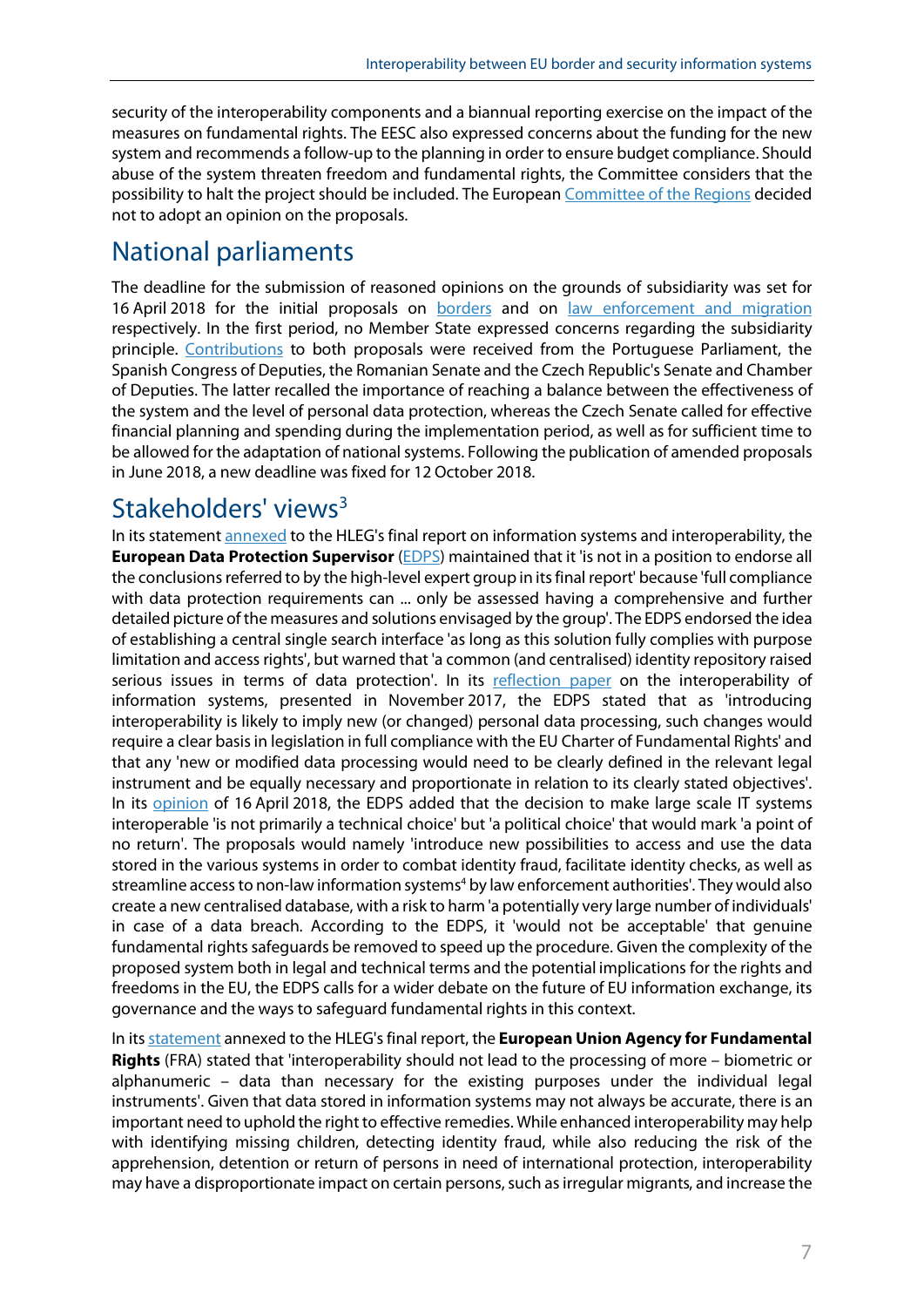risk of discriminatory profiling. In July 2017, FRA published a [report](http://fra.europa.eu/en/publication/2017/fundamental-rights-interoperability) on fundamental rights and the interoperability of EU information systems, which highlights the key fundamental rights issues and discusses ways to address them. Another [report](http://fra.europa.eu/en/publication/2018/biometrics-rights-protection) on the findings of the FRA research project on the processing of biometric data in large-scale information technology systems established in the EU to manage asylum and migration was published in March 2018. Following a request from the European Parliament of 28 March 2018, FRA adopted an [opinion](https://eur-lex.europa.eu/legal-content/EN/ALL/?uri=CONSIL:ST_8037_2018_INIT) on the fundamental rights implications of the two interoperability proposals on 11 April 2018, to be read together with the opinion of the EDPS. The opinion focuses in particular on the CIR and MID because these components were not yet fully conceptualised at the time of the Agency's July 2017 report. FRA questions the starting point of the proposals, namely that interoperability does not affect access rights to the data held in the underlying IT systems and calls for 'careful analysis to assess whether or not it can be justified to make these additional data visible to authorities who would otherwise not have access to these (data) in light of the principle of purpose limitation enshrined in Article 8 of the Charter of Fundamental Rights of the EU'. The agency also highlights several fundamental rights set out in the Charter that are affected or given 'little visibility' in the proposals, such as the rights to respect for private and family life (Article 7), to protection of personal data (Article 8), to asylum (Article 18), to an effective remedy and to fair trial (Article 47), as well as to protection in the event of removal, expulsion or extradition (Article 19) and the rights of the child (Article 24). FRA furthermore states that there are 'possible longer-term implications of interoperability', since the proposals are meant to serve as the basis for future developments. This would 'raise very serious and new necessity and proportionality questions'. Given that several of the affected IT systems are under preparation or revision, the agency finally calls for 'strong ex-post evaluations'.

On 22 June 2018, the Data Protection Authorities (DPAs) supervising SIS II, VIS and Eurodac issued an [opinion](https://eur-lex.europa.eu/legal-content/EN/ALL/?uri=CONSIL:ST_10484_2018_INIT) on the two interoperability proposals, pointing to the misleading nature of the term 'interoperability' and warning against the serious impact the interconnection of information systems can have from a data protection perspective. The DPAs also focus on the 'likely impact' on the legal frameworks of the IT systems that are currently under preparation or revision: 'Systems will be adjusted to accommodate for the interconnection, instead of being considered based on their own real purpose'. In order to 'allow a consistent, effective and independent supervision', they call for more financial and human resources.

The Meijers Committee – the standing committee of experts on international migration, refugee and criminal law – takes a similar view in a [comment](https://www.commissie-meijers.nl/sites/all/files/cm1802_comments_on_com_2017_794.pdf) published on 19 February 2018 on the proposal for interoperability between EU information systems on police and judicial cooperation, asylum and migration, stating that 'the proposal adds another difficult and technically very complicated supervision task to the long list of tasks' of the DPAs. The committee also raises questions with regards to the 'necessity and proportionality of the differential treatment between ... EU citizens and ... third country nationals' and warns against 'the risk of discrimination ofthird country nationals and of persons of racial or ethnic origin'. In line with the subsequent FRA opinion of 11 April 2018, the Meijers Committee calls for an assessment of the principle of proportionality of access, because 'on the basis of the proposal, every designated authority of Member States will be able, via the European Search Portal, to learn about the fact that information on a third-country national is stored in one of the EU databases. ... Even if accessto the personal file in this database is not allowed because of lack of authorisation, the authority will have gained knowledge of the existence of the file ... which in itself can be an interference with the right to data protection'.

The Article 29 Data Protection Working Party (WP29) – an independent European advisory body on data protection and privacy, replaced by the European Data Protection Board (EDPB) from 25 May 2018 – agreed with several of the points raised by other stakeholders. In its [opinion](http://ec.europa.eu/newsroom/article29/item-detail.cfm?item_id=624198) of 11 April 2018, WP29 calls for 'an analysis of less intrusive means to reach the goals set in these proposals ... to justify the choices made and ensure the respect of the purpose, necessity and proportionality principles'. WP29 also asks for 'stronger data protection safeguards' and 'enhanced legal certainty' as to the functioning of the new databases.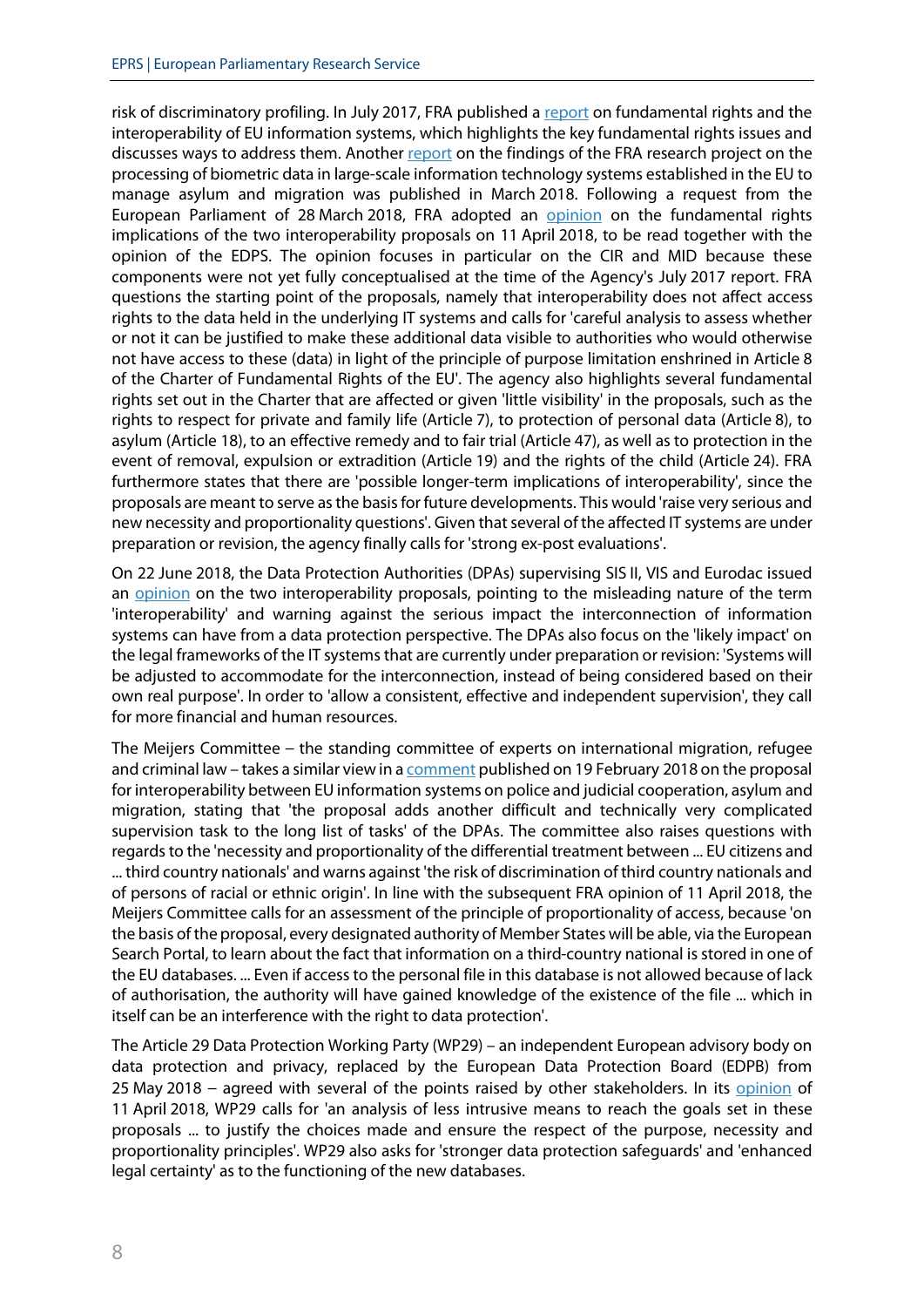In October 2017, the **European Border and Coast Guard Agency** ([Frontex](https://frontex.europa.eu/)) presented a [non-paper](http://www.statewatch.org/news/2017/dec/eu-council-frontex-non-paper-access-databases-15174-17.pdf) on the agency's access to EU information systems for borders and security, in which it asked for greater access to databases under the upcoming interoperability proposals.

## Academic views

In an April 2018 [study](http://www.europarl.europa.eu/RegData/etudes/STUD/2018/604947/IPOL_STU(2018)604947_EN.pdf) carried out at the request of the LIBE committee, the authors concluded that the proposals 'do not propose a framework for interoperability, but instead propose technical solutions' and thus called for 'much greater clarity' regarding the definition of interoperability. They also stated that the proposals 'lack supporting evidence' to explain the needs for interoperability and 'lacks clarity' on the objectives of the proposals and the design of the proposed solutions. The study highlights the implications for fundamental rights, such as privacy and data protection, but also the rights of the child or the right of non-discrimination, as well as the potential risks for data security.

Another [research paper](https://papers.ssrn.com/sol3/papers.cfm?abstract_id=3132506), examining the interoperability proposals against the background of the CJEU's case law on data retention, concluded that the proposed system of interoperable databases raises a fundamental concern in terms of data protection, namely the circumvention of the [purpose](http://fra.europa.eu/en/charterpedia/article/8-protection-personal-data) [limitation principle.](http://fra.europa.eu/en/charterpedia/article/8-protection-personal-data) As the 'interoperability will fundamentally change the current architecture of EU large-scale IT-systems and introduce a shift from separated silos to an interconnected framework', there might be an increased risk of 'function creep', i.e. a widening of the purpose for which data processing is undertaken. Another risk to mitigate is 'discriminatory profiling', in order to avoid creating different standards for EU and third-country nationals. For interoperability to comply with the legal framework and the requirements of the CJEU, 'non-discrimination standards, the security and integrity of personal data, oversight mechanisms, transparency requirements and rights for data subjects' must be respected.

## Legislative process

The two interoperability proposals [\(COM\(2017\)](http://eur-lex.europa.eu/legal-content/EN/TXT/?uri=COM:2017:793:FIN) 793 and [COM\(2017\)](http://eur-lex.europa.eu/legal-content/EN/TXT/?uri=COM:2017:794:FIN) 794) were published on 12 December 2017. On 13 June 2018, the European Commission issued two amending proposals, [COM\(2018\)](https://eur-lex.europa.eu/legal-content/EN/TXT/?uri=COM:2018:0478:FIN) 478 and [COM\(2018\)480,](https://eur-lex.europa.eu/legal-content/EN/TXT/?uri=COM:2018:0480:FIN) to insert the necessary amendments for recently adopted or agreed legal instruments (ETIAS, SIS, eu-LISA) and for the text, as it stood on 31 May 2018, for ECRIS- TCN. Amendments to Eurodac were not included, in the absence of agreement on the 2016 proposal and due to the technical incompatibility of the current system. The Commission intends to present additional amendments related to the interoperability proposals once the co-legislators reach a formal agreement on an upgraded Eurodac database.

Within the European Parliament, the proposals on establishing a framework for interoperability between EU information systems(and the corresponding amending proposals) have been assigned to the LIBE committee: with Jeroen Lenaers (EPP, the Netherlands) rapporteur on the borders and visa proposal, and Nuno Melo (EPP, Portugal) rapporteur for the police and judicial cooperation, asylum and migration proposal. Two committees were asked to submit their opinion: the Committee on Foreign Affairs (AFET) and the Committee on Budgets (BUDG). The AFET committee decided not to give an opinion on either proposal. The BUDG committee (rapporteur: Bernd Kölmel (ECR, Germany)) issued its opinions on 20 June 2018. It welcomed the two proposals on interoperability as well as the fact that there were no overlaps with the budget requests under other recent legislative proposals in this area, and considered the estimated cost to the EU budget to be justified and proportionate.

Following preparatory work within the LIBE committee, including a series of meetings with experts from eu-LISA, Europol, Frontex, FRA and the EDPS, the rapporteurs presented their draft reports during a joint debate held on 11 June [2018.](http://www.emeeting.ep.parl.union.eu/committees/agenda/201806/LIBE/LIBE(2018)0611_1/sitt-8497824) Updated versions of the draft reports, taking into account the June 2018 amended proposals, were published on 24 July 2018. In their draft texts, the rapporteurs aimed to strike a balance between the need to enhance security and protect borders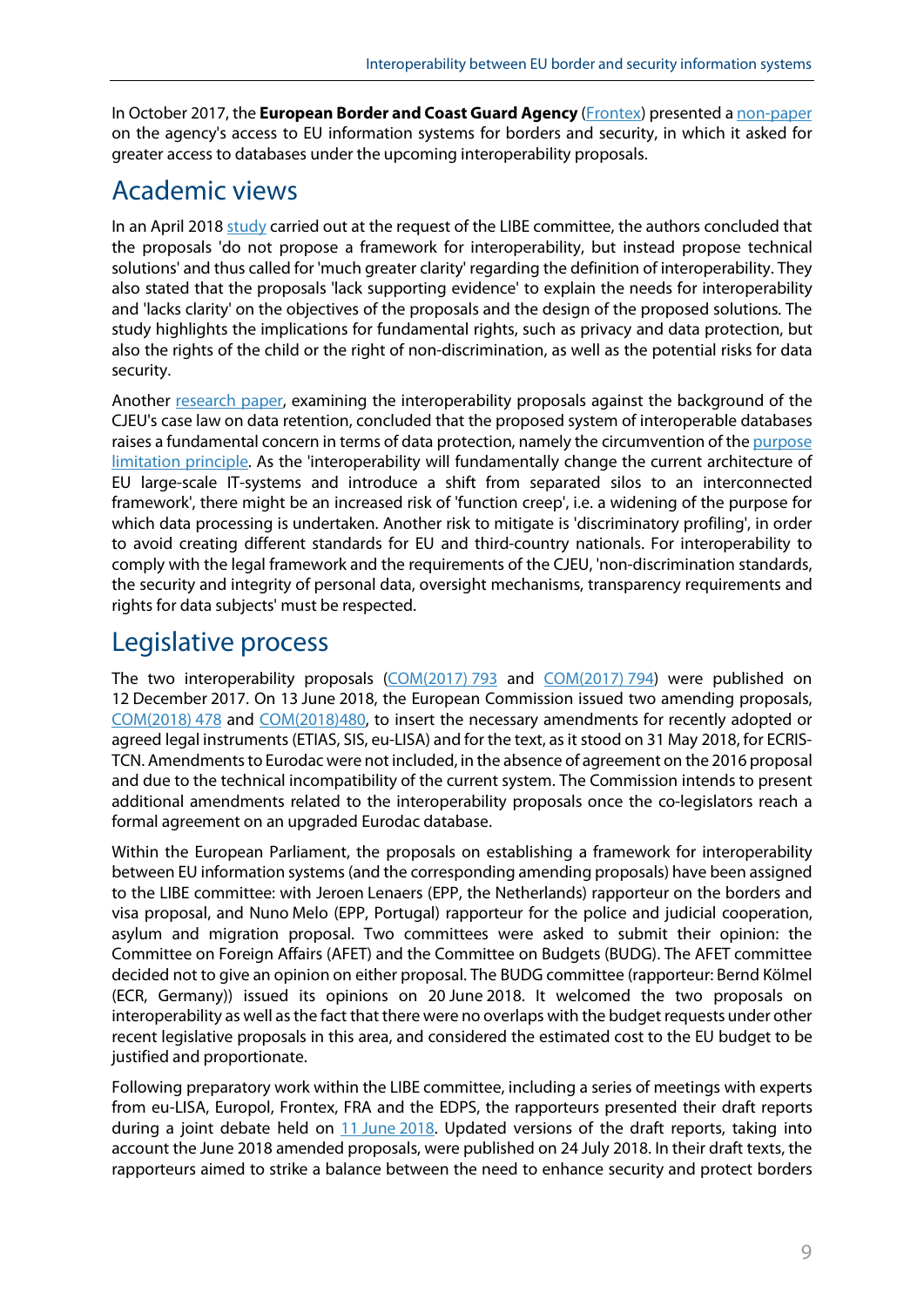and the need to limit interference with fundamental rights to what is strictly necessary and proportional. They introduced a number of amendments aimed at avoiding cumbersome procedures at borders and facilitating the work of border guards, ensuring the smooth functioning of the interoperability components and creating proper back-up systems, clarifying the access rights and procedure for law enforcement officers and introducing stronger monitoring and evaluation clauses.

By 23 July 2018, no less than 1 012 amendments had been tabled for the borders and visa file, and 926 amendments for the file on the area of police and judicial cooperation, asylum and migration. The consideration of amendments took place during a joint debate in the LIBE committee meeting of 3 [September](http://www.emeeting.ep.parl.union.eu/committees/agenda/201809/LIBE/LIBE(2018)0903_1/sitt-8583866) 2018. Although most of the political groups in Parliament agreed that interoperability is a technical necessity, several expressed concerns with regard to the principle of proportionality when it comes to fundamental rights and data protection. Issues mainly concerned the common identity repository, the shared biometric matching service and the multiple-identity detector. Whereas most expressed understanding of the political urgency to finalise the legislative procedure before the European elections in May 2019, others warned against excessive haste. The LIBE committee vote on the two draft reports on the interoperability proposals is planned for October 2018.

Within the Council, the working party on information exchange and data protection (DAPIX) began [examining](http://data.consilium.europa.eu/doc/document/ST-6396-2018-INIT/en/pdf) the proposals in January 2018. The main issues under discussion related to the functioning of each of the interoperability components, the expected data workflow and the overall interoperability architecture, as well as its roll-out, the implications of interoperability components for the current technical set-up at national level and for the response times at borders, and the practical functioning of user profiles and access rights. The Commission organised two technical workshops to discuss these issues on 14 February and 16 March 2018. Europol, Frontex and eu-LISA were invited to some of the Council working party meetings to answer specific operational questions. During the meetings held in April and May, [discussions](http://data.consilium.europa.eu/doc/document/ST-8242-2018-INIT/en/pdf) continued on issues such as whether there is a need to make substantial changes to the Entry-Exit System in relation to interoperability, the data retention periods, the necessity to add data to SIS in case a link between information systems is established, the obligation to keep logs of all data-processing operations and what information on end-users should be available at what level. The [general approach](http://data.consilium.europa.eu/doc/document/ST-10453-2018-INIT/en/pdf) was [endorsed](https://www.consilium.europa.eu/en/press/press-releases/2018/06/14/improving-security-through-information-sharing-council-agrees-negotiating-mandate-on-interoperability/) by the Permanent Representatives Committee (Coreper), on behalf of the Council, on 14 June 2018, to serve as a mandate for negotiations with the European Parliament. The common position reached by the Member States approves the creation of the different interoperability components and adds a number of amendments related to the technical features of the system. It aims to ensure the smooth running of the system through business continuity solutions. The Council also made terminological changes, replacing references to third-country nationals with the more general term, 'persons', and those to law enforcement authorities with the wider term 'designated authorities', while the term 'fingerprints' is replaced by 'dactyloscopic data'. Several amendments concern Europol access to EU information systems.

Following the publication of the amending proposals in June 2018, the Council adopted a [revised](http://data.consilium.europa.eu/doc/document/ST-11312-2018-INIT/en/pdf) [mandate](http://data.consilium.europa.eu/doc/document/ST-11312-2018-INIT/en/pdf) in September 2018. Further changes are mostly of a technical nature and aim to correct some errors or oversights. The Council aims to reach an agreement with the European Parliament by the end of 2018.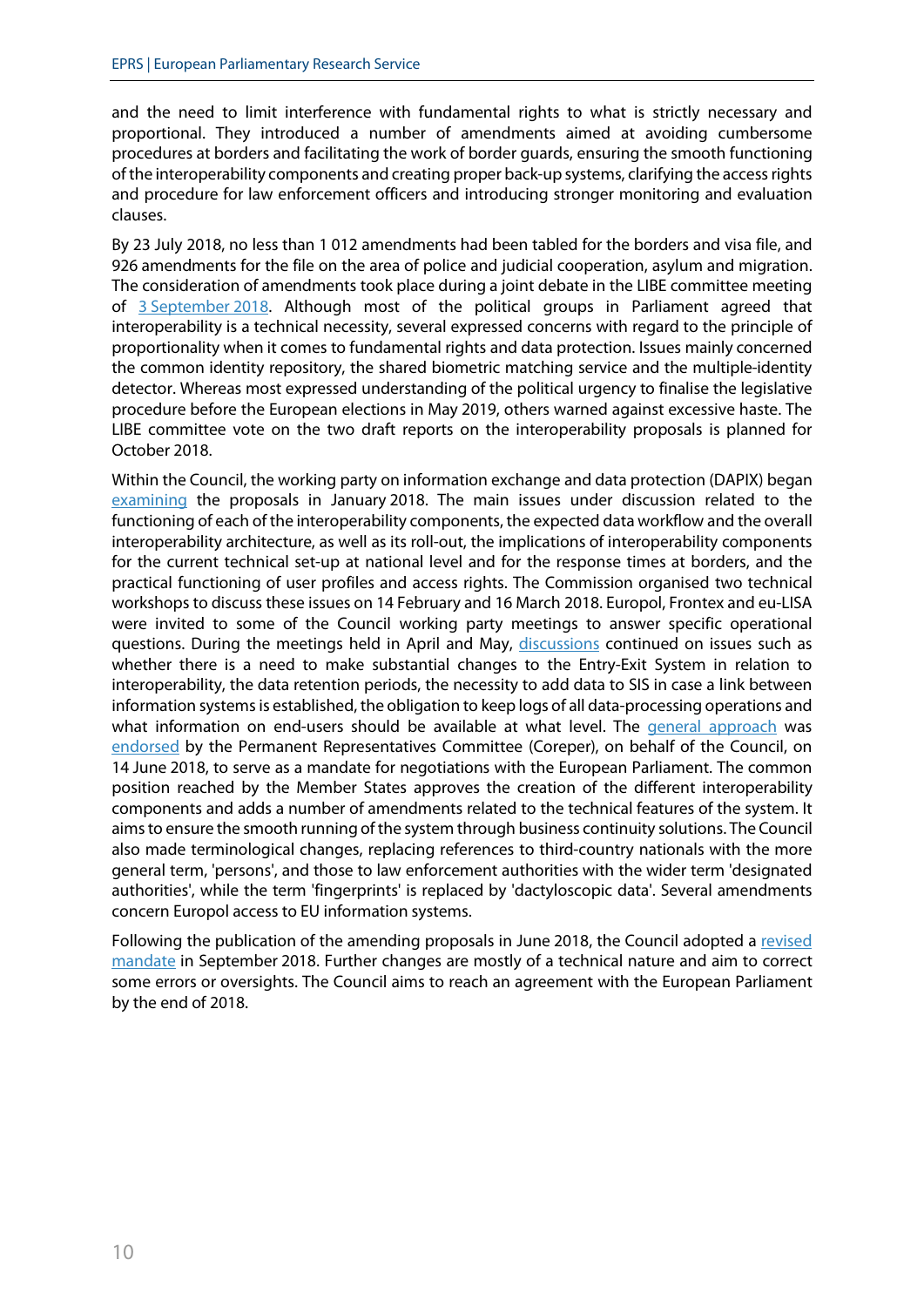## EP SUPPORTING ANALYSIS

Atanassov N., Revision of [the Schengen Information System for law enforcement](http://www.europarl.europa.eu/RegData/etudes/BRIE/2017/599343/EPRS_BRI(2017)599343_EN.pdf), EPRS, European Parliament, October 2018.

Atanassov N., [Revision of the Schengen Information System for border checks,](http://www.europarl.europa.eu/RegData/etudes/BRIE/2017/599341/EPRS_BRI(2017)599341_EN.pdf) EPRS, European Parliament, October 2018.

Atanassov N., [Use of the Schengen Information System for the return of illegally staying third-country](http://www.europarl.europa.eu/RegData/etudes/BRIE/2017/599342/EPRS_BRI(2017)599342_EN.pdf) [nationals](http://www.europarl.europa.eu/RegData/etudes/BRIE/2017/599342/EPRS_BRI(2017)599342_EN.pdf), EPRS, European Parliament, October 2018.

Radjenovic A., [European Travel Information and Authorisation System \(ETIAS\)](http://www.europarl.europa.eu/RegData/etudes/BRIE/2017/599298/EPRS_BRI(2017)599298_EN.pdf), EPRS, European Parliament, October 2018.

Atanassov N. and Radjenovic A., [EU asylum, borders and external cooperation on migration: Recent](http://www.europarl.europa.eu/thinktank/en/document.html?reference=EPRS_IDA(2018)625194) [developments](http://www.europarl.europa.eu/thinktank/en/document.html?reference=EPRS_IDA(2018)625194), EPRS, European Parliament, September 2018.

Bakowski P. and Van Ballegooij W., [The fight against terrorism,](http://www.europarl.europa.eu/thinktank/en/document.html?reference=EPRS_STU(2018)621817) EPRS Cost of Non-Europe Report, May 2018.

[Interoperability of Justice and Home Affairs Information Systems](http://www.europarl.europa.eu/thinktank/en/document.html?reference=IPOL_STU(2018)604947), Policy Department for Citizens' Rights and Constitutional Affairs, European Parliament, April 2018.

[The future of the Schengen area: latest developments and challenges in the Schengen](http://www.europarl.europa.eu/thinktank/en/document.html?reference=IPOL_STU(2018)604943) governance [framework since 2016,](http://www.europarl.europa.eu/thinktank/en/document.html?reference=IPOL_STU(2018)604943) Policy Department for Citizens' Rights and Constitutional Affairs, European Parliament, March 2018.

Scherrer A. [Revision of the Visa Code \(Regulation 810/2009\) and Visa Information System \(Regulation](http://www.europarl.europa.eu/thinktank/en/document.html?reference=EPRS_BRI%282018%29615646) [767/2008\)](http://www.europarl.europa.eu/thinktank/en/document.html?reference=EPRS_BRI%282018%29615646), Implementation Appraisal, EPRS, European Parliament, March 2018.

Eisele K. [Interoperability between EU information systems for security, border and migration](http://www.europarl.europa.eu/RegData/etudes/BRIE/2018/615649/EPRS_BRI(2018)615649_EN.pdf) [management](http://www.europarl.europa.eu/RegData/etudes/BRIE/2018/615649/EPRS_BRI(2018)615649_EN.pdf), Initial Appraisal of a European Commission Impact Assessment, EPRS, European Parliament, February 2018.

Dumbrava C., [European Agency for the operational management of large-scale IT systems in the area of](http://www.europarl.europa.eu/thinktank/en/document.html?reference=EPRS_BRI(2018)614678) [freedom, security and justice \(eu-LISA\)](http://www.europarl.europa.eu/thinktank/en/document.html?reference=EPRS_BRI(2018)614678), EPRS, European Parliament, January 2018.

Orav A. and D'Alfonso A., [Smart Borders: EU Entry/Exit System](http://www.europarl.europa.eu/RegData/etudes/BRIE/2016/586614/EPRS_BRI%282016%29586614_EN.pdf), EPRS, European Parliament, January 2018.

Voronova S., [Combating terrorism](http://www.europarl.europa.eu/thinktank/en/document.html?reference=EPRS_BRI(2017)608682), EU legislation in progress, EPRS, European Parliament, September 2017.

Dumbrava C., [Interoperability of European information systems for border management and security](http://www.europarl.europa.eu/RegData/etudes/BRIE/2017/607256/EPRS_BRI(2017)607256_EN.pdf), European Parliament, June 2017.

Dumbrava C., [European information systems in the area of justice and home affairs: An overview](http://www.europarl.europa.eu/thinktank/en/document.html?reference=EPRS_IDA(2017)603923), European Parliament, EPRS, May 2017.

[European travel information and authorisation system \(ETIAS\): border management, fundamental rights](http://www.europarl.europa.eu/RegData/etudes/STUD/2017/583148/IPOL_STU(2017)583148_EN.pdf) [and data protection](http://www.europarl.europa.eu/RegData/etudes/STUD/2017/583148/IPOL_STU(2017)583148_EN.pdf), Policy Department for Citizens' Rights and Constitutional Affairs, European Parliament, April 2017.

Orav A., [Recast Eurodac Regulation](http://www.europarl.europa.eu/RegData/etudes/BRIE/2016/589808/EPRS_BRI%282016%29589808_EN.pdf), EU Legislation in Progress Briefing, EPRS, European Parliament, March 2017.

[The European Union's policies on counter-terrorism](http://www.europarl.europa.eu/thinktank/en/document.html?reference=IPOL_STU(2017)583124) – Relevance, coherence and effectiveness, Policy Department for Citizens' Rights and Constitutional Affairs, European Parliament, January 2017.

Dalli H., [Exchange of Information on Third Country Nationals](http://www.europarl.europa.eu/RegData/etudes/BRIE/2016/528831/EPRS_BRI(2016)528831_EN.pdf) – European Criminal Records Information [System \(ECRIS\)](http://www.europarl.europa.eu/RegData/etudes/BRIE/2016/528831/EPRS_BRI(2016)528831_EN.pdf), Initial Appraisal of a European Commission Impact Assessment, EPRS, European Parliament, March 2016.

## OTHER SOURCES

[Interoperability between EU information systems \(borders and visa\)](http://www.europarl.europa.eu/oeil/popups/ficheprocedure.do?reference=2017/0351(COD)&l=en), European Parliament, Legislative Observatory (OEIL).

[Interoperability between EU information systems \(police and judicial cooperation, asylum and](http://www.europarl.europa.eu/oeil/popups/ficheprocedure.do?reference=2017/0352(COD)&l=en) [migration\)](http://www.europarl.europa.eu/oeil/popups/ficheprocedure.do?reference=2017/0352(COD)&l=en), European Parliament, Legislative Observatory (OEIL).